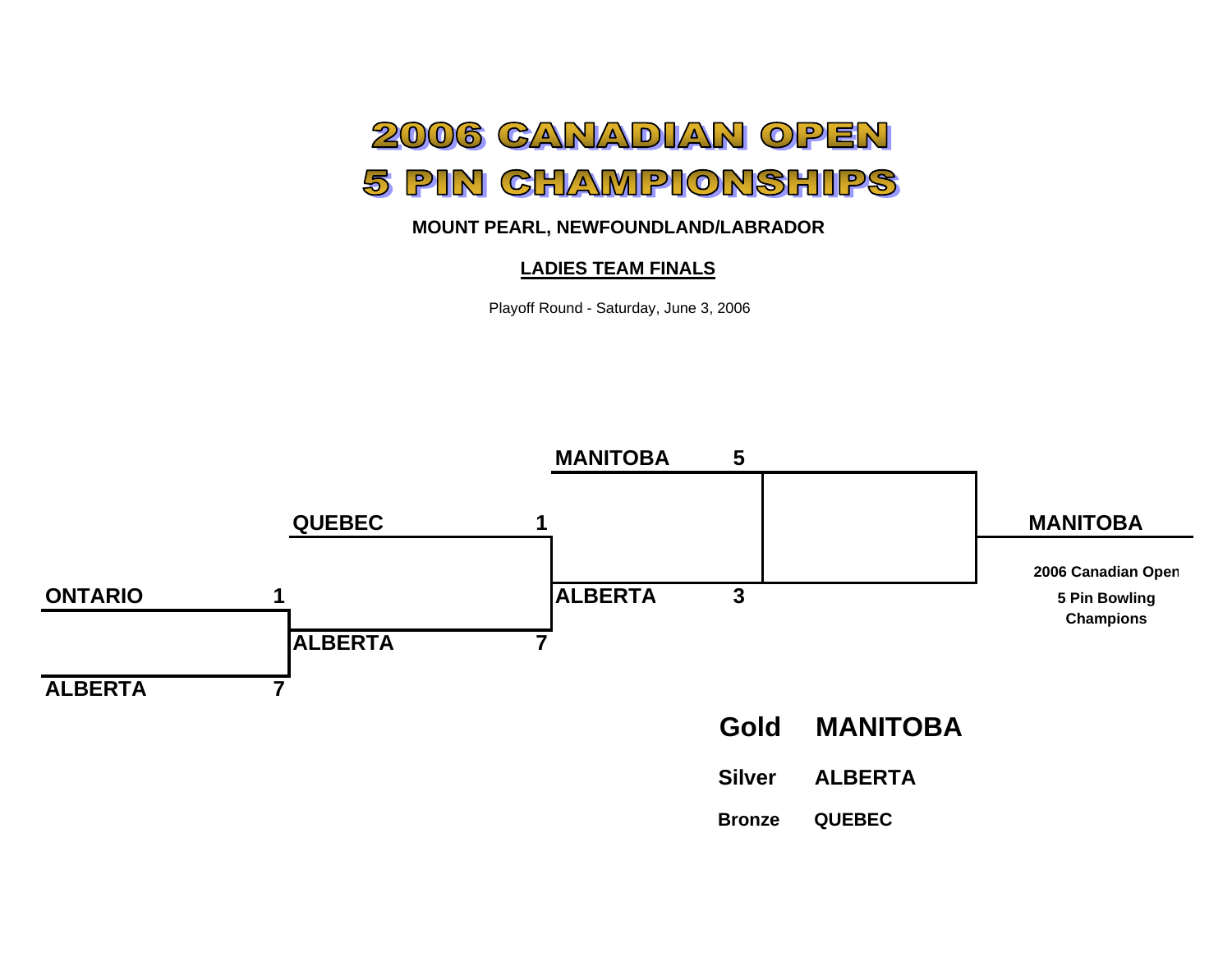# 2006 CANADIAN OPEN 5 PIN CHAMPIONSHIPS

## **MOUNT PEARL, NEWFOUNDLAND/LABRADOR**

#### **LADIES' TEAMS FINALS**

#### **ONTARIO**

#### **ALBERTA**

| <b>NAME</b>             |        | <b>GAME</b> |     | <b>TOTAL AVERAGE</b> |          |          | <b>NAME</b> |  |                         | <b>GAME</b> |      | <b>TOT</b>             |      |     |                 |
|-------------------------|--------|-------------|-----|----------------------|----------|----------|-------------|--|-------------------------|-------------|------|------------------------|------|-----|-----------------|
|                         |        | 1           | 2   | 3                    | 4        |          |             |  |                         |             |      | $\mathbf{2}$           | 3    | 4   |                 |
| 631                     | Score  | 263         |     |                      |          | 263      | 263.0       |  | 331                     | Score       | 254  | 373                    | 196  |     | 82              |
| Kathleen Millar         | Frames | 10          |     |                      |          | 10       |             |  | Penny Hephner           | Frames      | 10   | 10                     | 10   |     | 30              |
|                         | Points | 1.0         |     |                      |          | 1.0      |             |  |                         | Points      | 1.0  | 1.0                    | 0.0  |     | 2.0             |
| 632                     | Score  | 222         |     |                      |          | 222      | 222.0       |  | 332                     | Score       | 324  | 276                    | 237  |     | 83              |
| Kristy Zammit           | Frames | 10          |     |                      |          | 10       |             |  | Dianne Violini          | Frames      | 10   | 10                     | 10   |     | 30              |
|                         | Points | 0.0         |     |                      |          | 0.0      |             |  |                         | Points      | 1.0  | 1.0                    | 1.0  |     | 3.0             |
| 633                     | Score  | 209         |     |                      |          | 209      | 209.0       |  | 333                     | Score       | 306  | 201                    | 270  |     | 77              |
| <b>Elizabeth Nicoll</b> | Frames | 10          |     |                      |          | 10       |             |  | Michele Cavanagh Frames |             | 10   | 10                     | 10   |     | 30              |
|                         | Points | 0.0         |     |                      |          | 0.0      |             |  |                         | Points      | 1.0  | 0.0                    | 1.0  |     | 2.0             |
| 634                     | Score  | 165         |     |                      |          | 165      | 165.0       |  | 334                     | Score       | 226  | 323                    | 266  |     | 81              |
| <b>Kelly Laporte</b>    | Frames | 10          |     |                      |          | 10       |             |  | Bobbi Sisko             | Frames      | 10   | 10                     | 10   |     | 30              |
|                         | Points | 0.0         |     |                      |          | 0.0      |             |  |                         | Points      | 0.0  | 1.0                    | 1.0  |     | 2.0             |
| 635                     | Score  |             |     |                      |          | $\Omega$ | #DIV/0!     |  | 335                     | Score       | 247  | 236                    | 193  |     | 67              |
| Sandy Cuthbert          | Frames |             |     |                      |          | $\Omega$ |             |  | Torrie Hinzman          | Frames      | 10   | 10                     | 10   |     | 30              |
|                         | Points |             |     |                      |          | 0.0      |             |  |                         | Points      | 1.0  | 1.0                    | 0.0  |     | 2.0             |
| 636                     | Score  | 213         |     |                      |          | 213      | 213.0       |  | 336                     | Score       |      |                        |      |     | $\mathbf 0$     |
| Cynthia Wieland Frames  |        | 10          |     |                      |          | 10       |             |  | <b>Susan Gartry</b>     | Frames      |      |                        |      |     | 0               |
|                         | Points | 0.0         |     |                      |          | 0.0      |             |  |                         | Points      |      |                        |      |     | 0.0             |
|                         |        |             |     |                      |          |          |             |  |                         |             |      |                        |      |     |                 |
| <b>Total Score</b>      |        | 1072        | 0   | 0                    | 0        | 1072     | 214.4       |  | <b>Total Score</b>      |             |      | 1357 1409              | 1162 | 0   | 392             |
| <b>Total Frames</b>     |        | 50          | 0   | 0                    | $\Omega$ | 50       |             |  | <b>Total Frames</b>     |             | 50   | 50                     | 50   | 0   | 15 <sub>0</sub> |
| <b>Match Points</b>     |        | 1.0         | 0.0 | 0.0                  | 0.0      | 1.0      |             |  | <b>Match Points</b>     |             | 4.0  | 4.0                    | 3.0  | 0.0 | 11.             |
| <b>Game Points</b>      |        | 0.0         | 0.0 | 0.0                  | 0.0      | 0.0      |             |  | <b>Game Points</b>      |             | 3.0  | 3.0                    | 0.0  | 0.0 | 6(              |
| <b>Total Points</b>     |        | 1.0         | 0.0 | 0.0                  | 0.0      | 1.0      |             |  | <b>Total Points</b>     |             | 7.0  | 7.0                    | 3.0  | 0.0 | 17.             |
| <b>Opponents</b>        |        | <b>AB</b>   |     |                      |          |          |             |  | <b>Opponents</b>        |             | ON   | $\overline{\text{ac}}$ | MB   |     |                 |
| <b>Total Score</b>      |        | 1357        |     | 1                    |          | 1360.0   |             |  | <b>Total Score</b>      |             | 1072 | 1310                   | 1171 |     | 3553            |
| <b>Total Points Won</b> |        | 7.0         |     |                      |          | 7.0      |             |  | <b>Total Points Won</b> |             | 1.0  | 1.0                    | 5    |     | 7.0             |

| ИE             |        | <b>GAME</b> |              | <b>TOTAL AVERAGE</b> |     |                 | <b>NAME</b> |                         |        | <b>GAME</b> | <b>TOTAL</b> AVERAGE |                          |     |        |         |
|----------------|--------|-------------|--------------|----------------------|-----|-----------------|-------------|-------------------------|--------|-------------|----------------------|--------------------------|-----|--------|---------|
|                |        | 1           | $\mathbf{2}$ | 3                    | 4   |                 |             |                         |        |             | 2                    | 3                        | 4   |        |         |
| 1              | Score  | 263         |              |                      |     | 263             | 263.0       | 331                     | Score  | 254         | 373                  | 196                      |     | 823    | 274.3   |
| n Millar       | Frames | 10          |              |                      |     | 10              |             | Penny Hephner           | Frames | 10          | 10                   | 10                       |     | 30     |         |
|                | Points | 1.0         |              |                      |     | 1.0             |             |                         | Points | 1.0         | 1.0                  | 0.0                      |     | 2.0    |         |
| $\overline{2}$ | Score  | 222         |              |                      |     | 222             | 222.0       | 332                     | Score  | 324         | 276                  | 237                      |     | 837    | 279.0   |
| '.ammit        | Frames | 10          |              |                      |     | 10 <sup>1</sup> |             | Dianne Violini          | Frames | 10          | 10                   | 10                       |     | 30     |         |
|                | Points | 0.0         |              |                      |     | 0.0             |             |                         | Points | 1.0         | 1.0                  | 1.0                      |     | 3.0    |         |
| 3              | Score  | 209         |              |                      |     | 209             | 209.0       | 333                     | Score  | 306         | 201                  | 270                      |     | 777    | 259.0   |
| h Nicoll       | Frames | 10          |              |                      |     | 10              |             | Michele Cavanagh Frames |        | 10          | 10                   | 10                       |     | 30     |         |
|                | Points | 0.0         |              |                      |     | 0.0             |             |                         | Points | 1.0         | 0.0                  | 1.0                      |     | 2.0    |         |
| 4              | Score  | 165         |              |                      |     | 165             | 165.0       | 334                     | Score  | 226         | 323                  | 266                      |     | 815    | 271.7   |
| aporte         | Frames | 10          |              |                      |     | 10              |             | Bobbi Sisko             | Frames | 10          | 10                   | 10                       |     | 30     |         |
|                | Points | 0.0         |              |                      |     | 0.0             |             |                         | Points | 0.0         | 1.0                  | 1.0                      |     | 2.0    |         |
| $\overline{5}$ | Score  |             |              |                      |     | 0               | #DIV/0!     | 335                     | Score  | 247         | 236                  | 193                      |     | 676    | 225.3   |
| uthbert:       | Frames |             |              |                      |     | 0               |             | <b>Torrie Hinzman</b>   | Frames | 10          | 10                   | 10                       |     | 30     |         |
|                | Points |             |              |                      |     | 0.0             |             |                         | Points | 1.0         | 1.0                  | 0.0                      |     | 2.0    |         |
| 6              | Score  | 213         |              |                      |     | 213             | 213.0       | 336                     | Score  |             |                      |                          |     | 0      | #DIV/0! |
| Wieland Frames |        | 10          |              |                      |     | 10              |             | <b>Susan Gartry</b>     | Frames |             |                      |                          |     | 0      |         |
|                | Points | 0.0         |              |                      |     | 0.0             |             |                         | Points |             |                      |                          |     | 0.0    |         |
|                |        |             |              |                      |     |                 |             |                         |        |             |                      |                          |     |        |         |
| otal Score     |        | 1072        | 0            | 0                    | 0   | 1072            | 214.4       | <b>Total Score</b>      |        |             | 1357 1409            | 1162                     | 0   | 3928   | 261.867 |
| al Frames      |        | 50          | 0            | 0                    | 0   | 50              |             | <b>Total Frames</b>     |        | 50          | 50                   | 50                       | 0   | 150    |         |
| tch Points     |        | 1.0         | 0.0          | 0.0                  | 0.0 | 1.0             |             | <b>Match Points</b>     |        | 4.0         | 4.0                  | 3.0                      | 0.0 | 11.0   |         |
| me Points      |        | 0.0         | 0.0          | 0.0                  | 0.0 | 0.0             |             | <b>Game Points</b>      |        | 3.0         | 3.0                  | 0.0                      | 0.0 | 6.0    |         |
| tal Points     |        | 1.0         | 0.0          | 0.0                  | 0.0 | 1.0             |             | <b>Total Points</b>     |        | 7.0         | 7.0                  | 3.0                      | 0.0 | 17.0   |         |
| oonents        |        | AB          |              |                      |     |                 |             | <b>Opponents</b>        |        | ON          | $\overline{a}$       | $\overline{\mathsf{MB}}$ |     |        |         |
| otal Score     |        | 1357        |              |                      |     | 1360.0          |             | <b>Total Score</b>      |        | 1072 1310   |                      | 1171                     |     | 3553.0 |         |
| oints Won      |        | 7.0         |              |                      |     | 7.0             |             | <b>Total Points Won</b> |        | 1.0         | 1.0                  | 5                        |     | 7.0    |         |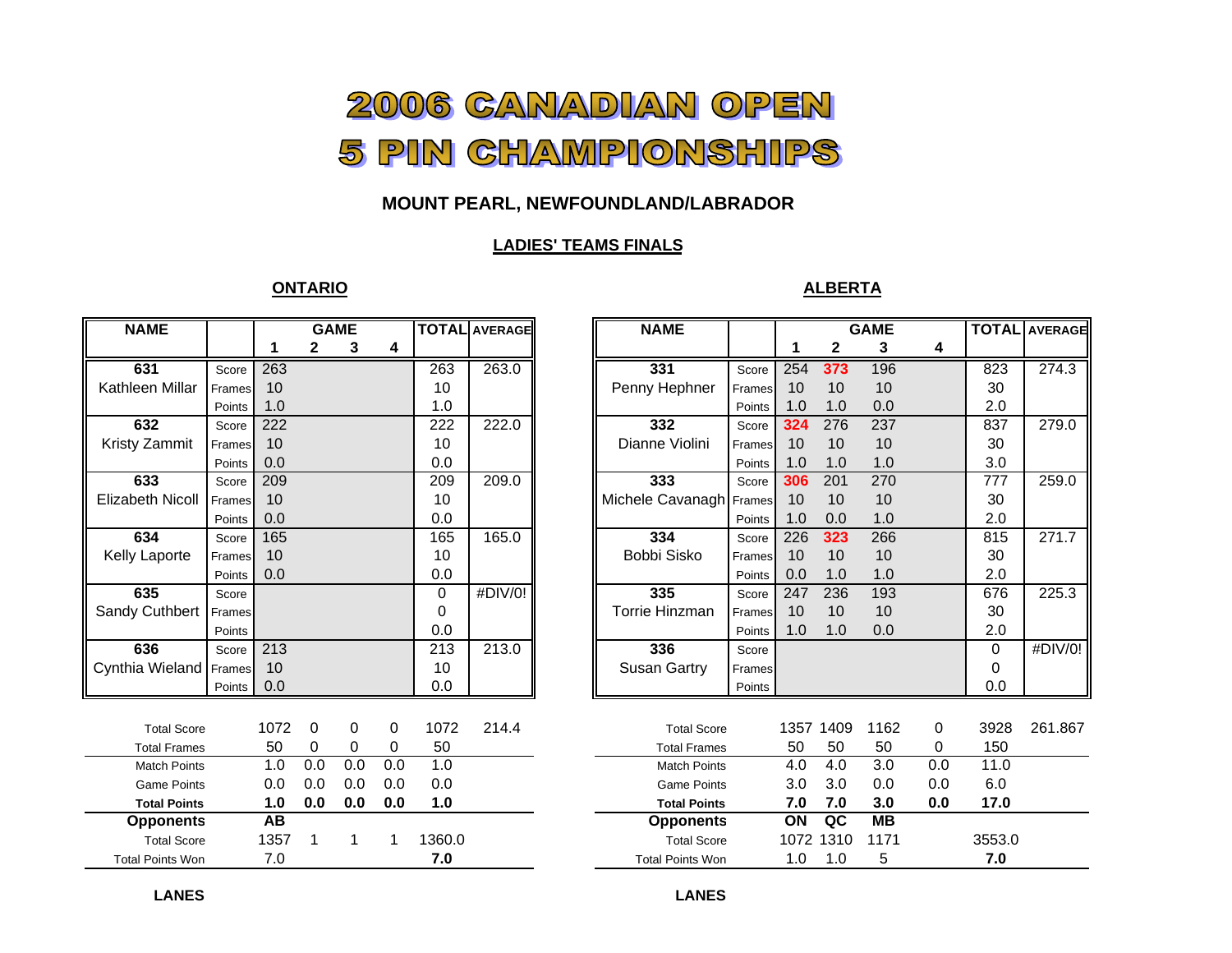

## **MOUNT PEARL, NEWFOUNDLAND/LABRADOR**

### **LADIES' TEAMS FINALS**

#### **MANITOBA**

#### **QUEBEC**

| <b>NAME</b>             |        |           | <b>GAME</b>  |   |             | <b>TOTAL</b> AVERAGE | <b>NAME</b>                 |        | <b>GAME</b> |              |     | <b>TOTAL</b>     |
|-------------------------|--------|-----------|--------------|---|-------------|----------------------|-----------------------------|--------|-------------|--------------|-----|------------------|
|                         |        |           | $\mathbf{2}$ | 3 |             |                      |                             |        | 1           | $\mathbf{2}$ | 3   |                  |
| 531                     | Score  | 257       |              |   | 257         | 257.0                | 831                         | Score  | 242         |              |     | $\overline{242}$ |
| Karen Armstrong Frames  |        | 10        |              |   | 10          |                      | Natalie Trudel              | Frames | 10          |              |     | 10               |
|                         | Points | 1.0       |              |   | 1.0         |                      |                             | Points | 1.0         |              |     | 1.0              |
| 532                     | Score  | 255       |              |   | 255         | 255.0                | 832                         | Score  | 86          |              |     | 86               |
| Jennifer Hunt           | Frames | 10        |              |   | 10          |                      | <b>Nathalie Parent</b>      | Frames | 5           |              |     | 5                |
|                         | Points | 0.0       |              |   | 0.0         |                      |                             | Points | 0.0         |              |     | 0.0              |
| $\overline{533}$        | Score  | 229       |              |   | 229         | 229.0                | 833                         | Score  | 209         |              |     | 209              |
| Sandi Anderson          | Frames | 10        |              |   | 10          |                      | Hélène Godmaire             | Frames | 10          |              |     | 10               |
|                         | Points | 0.0       |              |   | 0.0         |                      |                             | Points | 0.0         |              |     | 0.0              |
| 534                     | Score  | 209       |              |   | 209         | 209.0                | 834                         | Score  | 186         |              |     | 186              |
| Janna Alblas            | Frames | 10        |              |   | 10          |                      | <b>Isabelle Plante</b>      | Frames | 10          |              |     | 10               |
|                         | Points | 0.0       |              |   | 0.0         |                      |                             | Points | 0.0         |              |     | 0.0              |
| 535                     | Score  | 221       |              |   | 221         | 221.0                | 835                         | Score  | 85          |              |     | 85               |
| Lorie Chaikowski Frames |        | 10        |              |   | 10          |                      | <b>Isabelle Savard</b>      | Frames | 5           |              |     | 5                |
|                         | Points | 1.0       |              |   | 1.0         |                      |                             | Points | 0.0         |              |     | 0.0              |
| 536                     | Score  |           |              |   | $\mathbf 0$ | #DIV/0!              | 836                         | Score  | 200         |              |     | 200              |
| Dawna Proulx            | Frames |           |              |   | 0           |                      | Marie-Josée Thibault Frames |        | 10          |              |     | 10               |
|                         | Points |           |              |   | 0.0         |                      |                             | Points | 0.0         |              |     | 0.0              |
|                         |        |           |              |   |             |                      |                             |        |             |              |     |                  |
| <b>Total Score</b>      |        | 1171      | $\mathbf 0$  | 0 | 1171        | 234.2                | <b>Total Score</b>          |        | 1008        | $\mathbf 0$  | 0   | 1008             |
| <b>Total Frames</b>     |        | 50        | 0            | 0 | 50          |                      | <b>Total Frames</b>         |        | 50          | 0            | 0   | 50               |
| <b>Match Points</b>     |        | 2.0       |              |   | 2.0         |                      | <b>Match Points</b>         |        | 1.0         | 0.0          | 0.0 | 1.0              |
| <b>Game Points</b>      |        | 0.0       |              |   | 0.0         |                      | <b>Game Points</b>          |        | 0.0         | 0.0          | 0.0 | 0.0              |
| <b>Total Points</b>     |        | 2.0       |              |   | 2.0         |                      | <b>Total Points</b>         |        | 1.0         | 0.0          | 0.0 | 1.0              |
| <b>Opponents</b>        |        | <b>AB</b> |              |   |             |                      | <b>Opponents</b>            |        | AB          |              |     |                  |
| <b>Total Score</b>      |        | 1162      |              |   | 1162.0      |                      | <b>Total Score</b>          |        | 1409        |              |     | 1409.0           |
| <b>Total Points Won</b> |        | 3.0       |              |   | 3.0         |                      | <b>Total Points Won</b>     |        | 7.0         |              |     | 7.0              |

| WЕ                      |        | <b>GAME</b> |              | <b>TOTAL</b> AVERAGE |               |         | <b>NAME</b>                 |        |      | <b>GAME</b>  |     | <b>TOTAL</b> | <b>AVERAGE</b> |
|-------------------------|--------|-------------|--------------|----------------------|---------------|---------|-----------------------------|--------|------|--------------|-----|--------------|----------------|
|                         |        | 1           | $\mathbf{2}$ | 3                    |               |         |                             |        |      | $\mathbf{2}$ | 3   |              |                |
| $\overline{1}$          | Score  | 257         |              |                      | 257           | 257.0   | 831                         | Score  | 242  |              |     | 242          | 242.0          |
| mstrong                 | Frames | 10          |              |                      | 10            |         | <b>Natalie Trudel</b>       | Frames | 10   |              |     | 10           |                |
|                         | Points | 1.0         |              |                      | 1.0           |         |                             | Points | 1.0  |              |     | 1.0          |                |
| $\overline{\mathbf{2}}$ | Score  | 255         |              |                      | 255           | 255.0   | 832                         | Score  | 86   |              |     | 86           | 172.0          |
| r Hunt                  | Frames | 10          |              |                      | 10            |         | <b>Nathalie Parent</b>      | Frames | 5    |              |     | 5            |                |
|                         | Points | 0.0         |              |                      | 0.0           |         |                             | Points | 0.0  |              |     | 0.0          |                |
| $\overline{\mathbf{3}}$ | Score  | 229         |              |                      | 229           | 229.0   | 833                         | Score  | 209  |              |     | 209          | 209.0          |
| าderson                 | Frames | 10          |              |                      | 10            |         | Hélène Godmaire             | Frames | 10   |              |     | 10           |                |
|                         | Points | 0.0         |              |                      | 0.0           |         |                             | Points | 0.0  |              |     | 0.0          |                |
| $\overline{4}$          | Score  | 209         |              |                      | 209           | 209.0   | 834                         | Score  | 186  |              |     | 186          | 186.0          |
| Alblas                  | Frames | 10          |              |                      | 10            |         | <b>Isabelle Plante</b>      | Frames | 10   |              |     | 10           |                |
|                         | Points | 0.0         |              |                      | 0.0           |         |                             | Points | 0.0  |              |     | 0.0          |                |
| 5                       | Score  | 221         |              |                      | 221           | 221.0   | 835                         | Score  | 85   |              |     | 85           | 170.0          |
| aikowski Frames         |        | 10          |              |                      | 10            |         | <b>Isabelle Savard</b>      | Frames | 5    |              |     | 5            |                |
|                         | Points | 1.0         |              |                      | 1.0           |         |                             | Points | 0.0  |              |     | 0.0          |                |
| $\overline{\mathbf{6}}$ | Score  |             |              |                      | $\Omega$      | #DIV/0! | 836                         | Score  | 200  |              |     | 200          | 200.0          |
| Proulx                  | Frames |             |              |                      | 0             |         | Marie-Josée Thibault Frames |        | 10   |              |     | 10           |                |
|                         | Points |             |              |                      | 0.0           |         |                             | Points | 0.0  |              |     | 0.0          |                |
|                         |        |             |              |                      |               |         |                             |        |      |              |     |              |                |
| otal Score              |        | 1171        | $\mathbf 0$  | $\mathbf 0$          | 1171          | 234.2   | <b>Total Score</b>          |        | 1008 | $\Omega$     | 0   | 1008         | 201.6          |
| tal Frames              |        | 50          | $\Omega$     | $\Omega$             | 50            |         | <b>Total Frames</b>         |        | 50   | 0            | 0   | 50           |                |
| atch Points             |        | 2.0         |              |                      | 2.0           |         | <b>Match Points</b>         |        | 1.0  | 0.0          | 0.0 | 1.0          |                |
| ame Points              |        | 0.0         |              |                      | 0.0           |         | <b>Game Points</b>          |        | 0.0  | 0.0          | 0.0 | 0.0          |                |
| tal Points              |        | 2.0         |              |                      | 2.0           |         | <b>Total Points</b>         |        | 1.0  | 0.0          | 0.0 | 1.0          |                |
| ponents                 |        | <b>AB</b>   |              |                      |               |         | <b>Opponents</b>            |        | AB   |              |     |              |                |
| ntal Score              |        | 1162        |              |                      | 1162 $\Omega$ |         | Total Score                 |        | 1409 |              |     | 14090        |                |